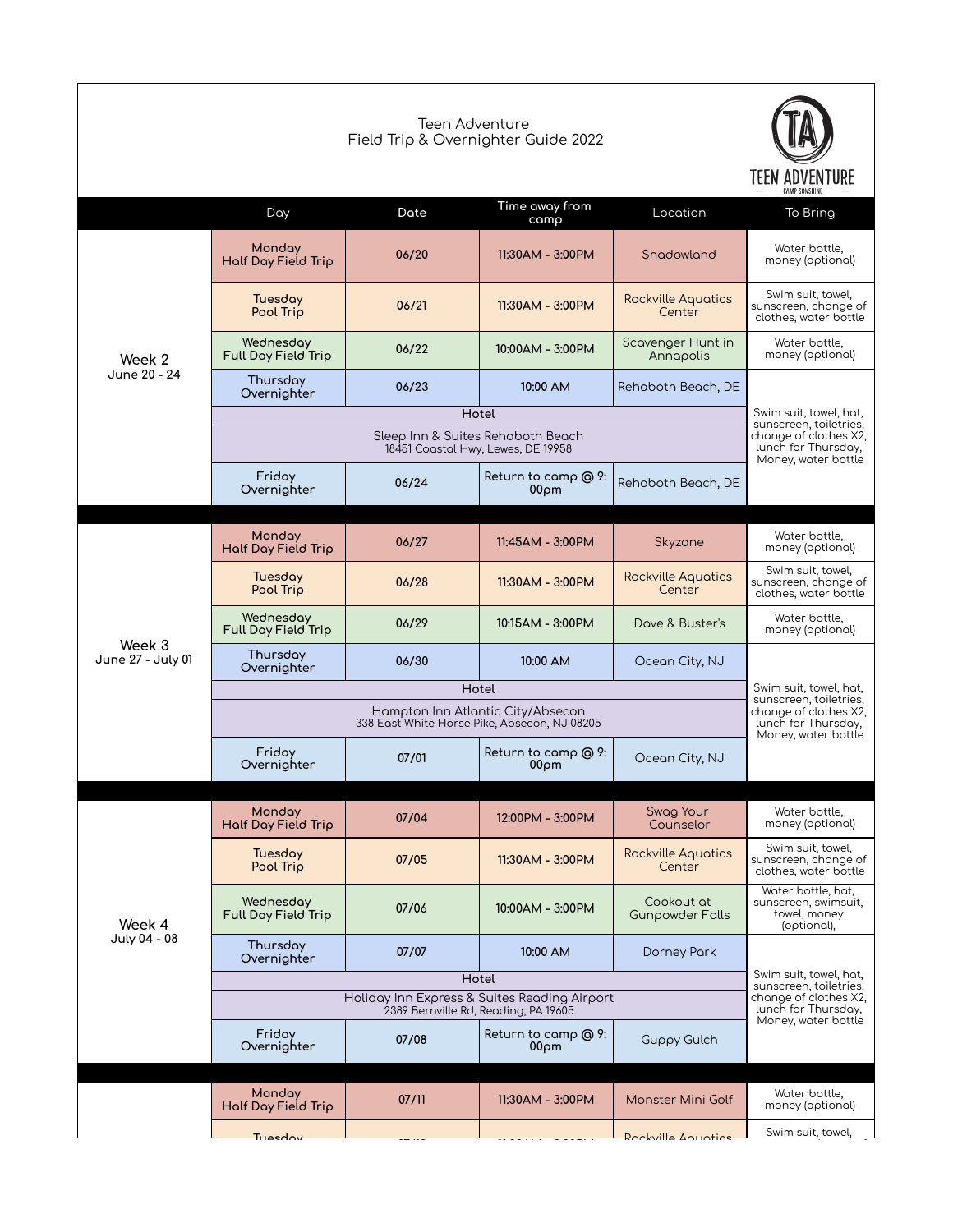|                          | <b>IUesday</b><br>Pool Trip      | 07/12                                                                                            | 11:30AM - 3:00PM                        | <b>KOCKVILLE AQUATICS</b><br>Center     | sunscreen, change of<br>clothes, water bottle                                                    |
|--------------------------|----------------------------------|--------------------------------------------------------------------------------------------------|-----------------------------------------|-----------------------------------------|--------------------------------------------------------------------------------------------------|
| Week 5<br>July 11 - 15   | Wednesday<br>Full Day Field Trip | 07/13                                                                                            | 10:15AM - 3:00PM                        | Dave & Buster's                         | Water bottle,<br>money (optional)                                                                |
|                          | Thursday<br>Overnighter          | 07/14                                                                                            | 10:00 AM<br>Hotel                       | Bethany Beach, DE                       | Swim suit, towel, hat,                                                                           |
|                          |                                  | sunscreen, toiletries,<br>change of clothes X2,<br>lunch for Thursday,<br>Money, water bottle    |                                         |                                         |                                                                                                  |
|                          |                                  |                                                                                                  |                                         |                                         |                                                                                                  |
|                          | Friday<br>Overnighter            | 07/15                                                                                            | Return to camp @ 9:<br>00 <sub>pm</sub> | Bethany Beach, DE                       |                                                                                                  |
|                          | Monday<br>Half Day Field Trip    | 07/18                                                                                            | 12:15PM - 3:00PM                        | <b>Bowlero</b>                          | Water bottle, socks,<br>money (optional)                                                         |
|                          | Tuesday<br>Pool Trip             | 07/19                                                                                            | 11:30AM - 3:00PM                        | <b>Rockville Aquatics</b><br>Center     | Swim suit, towel,<br>sunscreen, change of<br>clothes, water bottle                               |
| Week 6                   | Wednesday<br>Full Day Field Trip | 07/20                                                                                            | 10:00AM - 3:00PM                        | Top Golf                                | water bottle,<br>money (optional)                                                                |
| July 18 - 22             | Thursday<br>Overnighter          | 07/21                                                                                            | 10:00 AM                                | Rehoboth Beach, DE                      |                                                                                                  |
|                          |                                  |                                                                                                  | Hotel                                   |                                         | Swim suit, towel, hat,<br>sunscreen, toiletries,<br>change of clothes X2,<br>lunch for Thursday, |
|                          |                                  | 18451 Coastal Hwy, Lewes, DE 19958                                                               | Sleep Inn & Suites Rehoboth Beach       |                                         |                                                                                                  |
|                          | Friday<br>Overnighter            | 07/22                                                                                            | Return to camp @ 9:<br>00 <sub>pm</sub> | Rehoboth Beach, DE                      | Money, water bottle                                                                              |
|                          |                                  |                                                                                                  |                                         |                                         |                                                                                                  |
|                          | Monday<br>Half Day Field Trip    | 07/25                                                                                            | 11:30AM - 3:00PM                        | Shadowland                              | Water bottle,<br>money (optional)                                                                |
| Week 7                   | Tuesday<br>Pool Trip             | 07/26                                                                                            | 11:30AM - 3:00PM                        | <b>Rockville Aquatics</b><br>Center     | Swim suit, towel,<br>sunscreen, change of<br>clothes, water bottle                               |
|                          | Wednesday<br>Full Day Field Trip | 07/27                                                                                            | 10:15AM - 3:00PM                        | Dave & Buster's                         | water bottle, money<br>(optional)                                                                |
| July 25 - 29             | Thursday<br>Overnighter          | 07/28                                                                                            | 10:00 AM                                | Ocean City, NJ                          |                                                                                                  |
|                          |                                  | Hampton Inn Atlantic City/Absecon                                                                | Hotel                                   |                                         | Swim suit, towel, hat,<br>sunscreen, toiletries,                                                 |
|                          |                                  | change of clothes X2,<br>lunch for Thursday,                                                     |                                         |                                         |                                                                                                  |
|                          | Friday<br>Overnighter            | 07/29                                                                                            | Return to camp @ 9:<br>00 <sub>pm</sub> | Ocean City, NJ                          | Money, water bottle                                                                              |
|                          |                                  |                                                                                                  |                                         |                                         |                                                                                                  |
|                          | Monday<br>Half Day Field Trip    | 08/01                                                                                            | 11:45AM - 3:00PM                        | Skyzone                                 | Water bottle,<br>money (optional)                                                                |
| Week 8<br>August 01 - 05 | Tuesday<br>Pool Trip             | 08/02                                                                                            | 11:30AM - 3:00PM                        | <b>Rockville Aquatics</b><br>Center     | Swim suit, towel,<br>sunscreen, change of<br>clothes, water bottle                               |
|                          | Wednesday<br>Full Day Field Trip | 08/03                                                                                            | 10:00AM - 3:00PM                        | Scavenger Hunt in<br>Downtown Frederick | water bottle,<br>money (optional)                                                                |
|                          | Thursday<br>Overnighter          | 08/04                                                                                            | 10:00 AM                                | Ocean City, MD                          |                                                                                                  |
|                          |                                  | Swim suit, towel, hat,<br>sunscreen, toiletries,<br>change of clothes X2,<br>lunch for Thursday, |                                         |                                         |                                                                                                  |
|                          |                                  |                                                                                                  |                                         |                                         |                                                                                                  |
|                          | Friday<br>Overnighter            | 08/05                                                                                            | Return to camp @ 9:<br>00 <sub>pm</sub> | Ocean City, MD                          | Money, water bottle                                                                              |
|                          |                                  |                                                                                                  |                                         |                                         |                                                                                                  |
|                          | Monday<br>Half Day Field Trip    | 08/08                                                                                            | 12:00PM - 3:00PM                        | Swag Your<br>Counselor                  | Water bottle,<br>money (optional)                                                                |